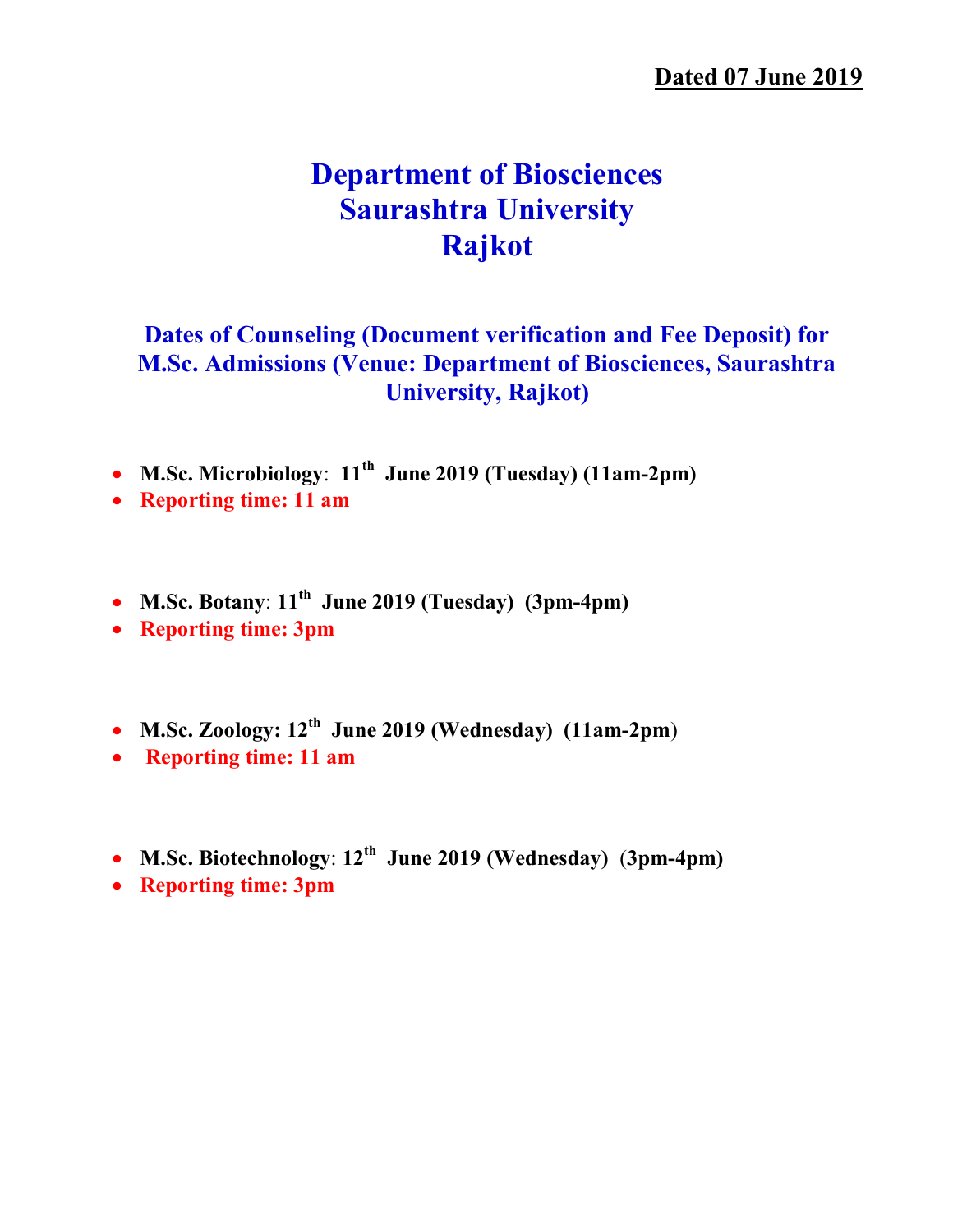## Important Notes:

- 1. The first list of the candidates to be admitted will be displayed on 10 June 2019 on the Saurashtra University Website.
- 2. The category wise merit list with the tick marked candidates (as per the first list of the candidates to be admitted) will be displayed on 10 June 2019 on the Saurashtra University Website.
- 3. The tick marked candidates are invited to be present in the counseling (As per the above mentioned schedule) and required to bring their all original documents like B.Sc. semester 1 to 6 mark sheets, other original documents such as cast certificate, latest creamy layer certificate, EWS certificate, Single girl child certificate, Ex-Servicemen certificate as applicable and fee.
- 4. The tick marked candidates have to appear in the counseling at their own cost. No TA DA or any other financial assistance will be provided by the Department/University.
- 5. The candidates must be present in the counseling (original document verification and fee deposition) at the given reporting time, late entry will not be permitted.
- 6. It is compulsory for all the tick marked candidates to remain present in the counseling. The candidate absent in the counseling shall forgo their right for the admission and admissions on the vacant seats will be given to the next candidates in the merit list in the second round of the admissions.
- 7. The candidates who will get admission have to pay the fees on the day of counseling.
- 8. Details of the vacant seats and dates for the second round of the M.Sc. admission counseling will be displayed on the Saurashtra University Website.
- 9. The seat distribution is as per the reservation policy of Saurashtra University norms.